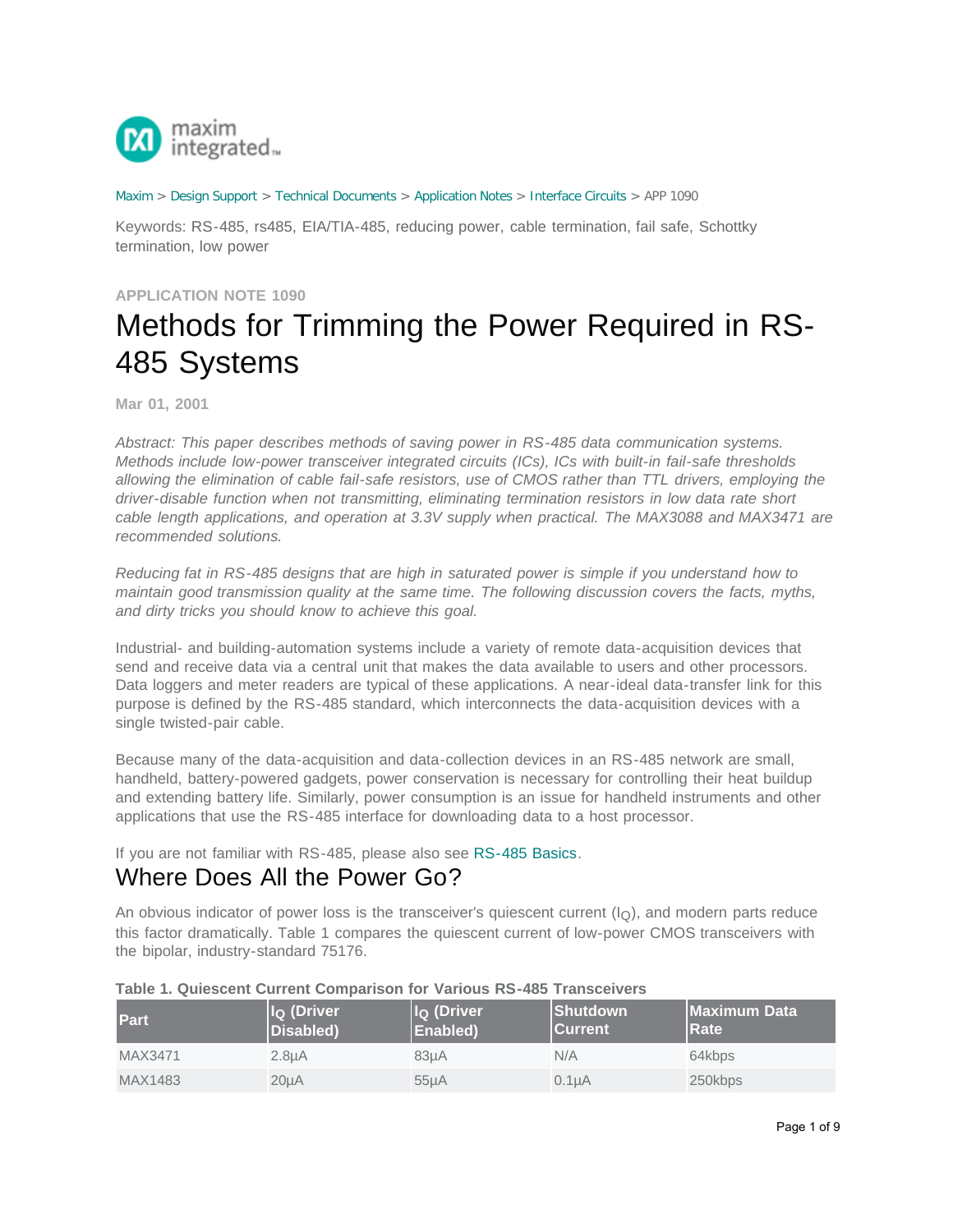| $MAX3088$ (SRL =<br>GND) | 420uA    | 475uA    | 1nA | 10Mbps |
|--------------------------|----------|----------|-----|--------|
| SN75ALS176               | 19,000µA | 30,000µA | N/A | 35Mbps |

Another power-consuming characteristic of RS-485 transceivers is apparent under the conditions of no load, driver enabled, and an alternating input signal. Because open RS-485 lines should be avoided at all times, the drivers "crowbar" their output structures during each output transition. This brief turn-on of both output transistors at once produces a spike in the supply current. A sufficiently large input capacitor smoothes these current spikes, producing an RMS current that increases with a data rate up to a maximum value. For MAX1483 transceivers, this maximum is about 15mA.

Connecting a standard RS-485 transceiver to a minimum load (one other transceiver, two termination resistors, and two failsafe resistors) lets you measure the dependency of supply current on data rate in a more realistic condition. **Figure 2** illustrates I<sub>CC</sub> versus data rate for a MAX1483 transceiver under the following conditions: standard 560Ω/120Ω/560Ω resistors, V<sub>CC</sub> = 5V, DE = /RE\ = V<sub>CC</sub>, and 1000 feet of cable.

As you can see in Figure 2, the supply current increased to approximately 37mA even for extremely low data rates; this was caused primarily by the addition of termination and failsafe bias resistors. For lowpower applications, this should demonstrate the importance of the type of termination used as well as how the failsafe is achieved. Failsafe is described in the next section, and a detailed description of termination is found in the section "Dirty Tricks of Termination."

# Failsafe

For RS-485 receiver inputs between -200mV and +200mV, the output is undefined. That is, if the differential voltage on the RS-485 side of a half-duplex configuration is 0V, and no master transceiver is driving the line (or a connection has come loose), then a logic "high" output is as probable as a logic "low." To ensure a defined output under these conditions, most of today's RS-485 transceivers require failsafe bias resistors: a pullup resistor on one line (A) and a pulldown on the other line (B), as shown in **Figure 1**. Historically, the failsafe bias resistors on most schematics were labeled 560Ω, but to reduce power loss (when terminating one end only) this value can be increased to approximately 1.1kΩ. Some designers terminate both ends with resistor values between 1.1kΩ and 2.2kΩ. The trade-off is noise immunity versus current draw.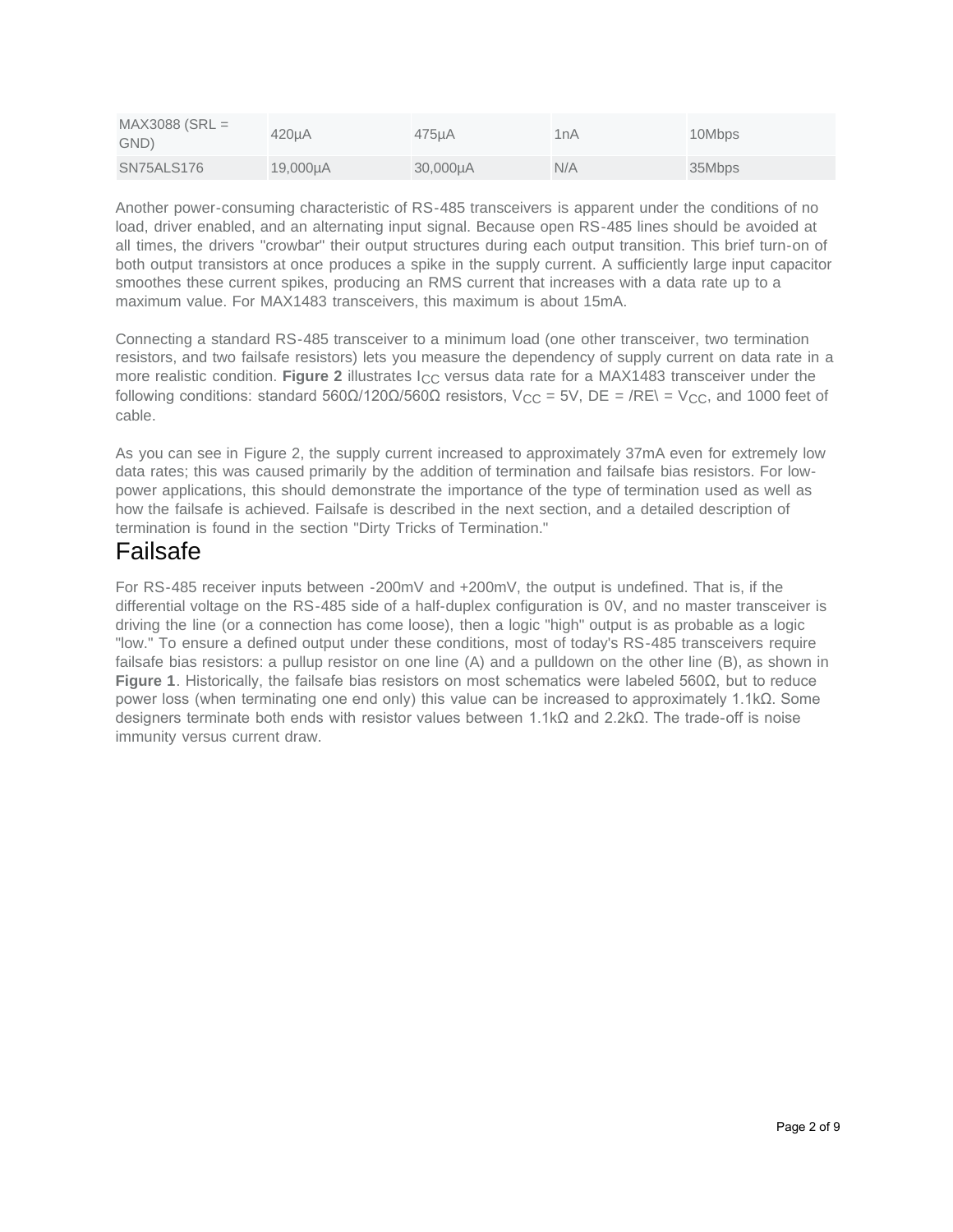

*Figure 1. Three external resistors form a termination and failsafe biasing network for this RS-485 transceiver.*



*Figure 2. The supply current for the MAX1483 transceiver varies with the data rate, as shown.*

Transceiver manufacturers first avoided external biasing resistors by providing internal pullup resistors at the receiver inputs, but that approach was effective only for detecting open circuits. The pullups used in these pseudo-failsafe receivers were too weak to define the receiver output for a terminated bus. Other attempts to avoid external resistors violated the RS-485 specification by changing the receiver threshold to a level between 0V and -0.5V.

Maxim's MAX3080 and MAX3471 family of transceivers solved both of these problems by specifying a precise receiver-threshold range of -50mV to -200mV, thereby eliminating the need for failsafe bias resistors while complying fully with the RS-485 standard. These parts ensure that 0V at the receiver input produces a logic "high" output. Further, this design guarantees a known receiver-output state for the open- and shorted-line conditions.

## How to Save Power?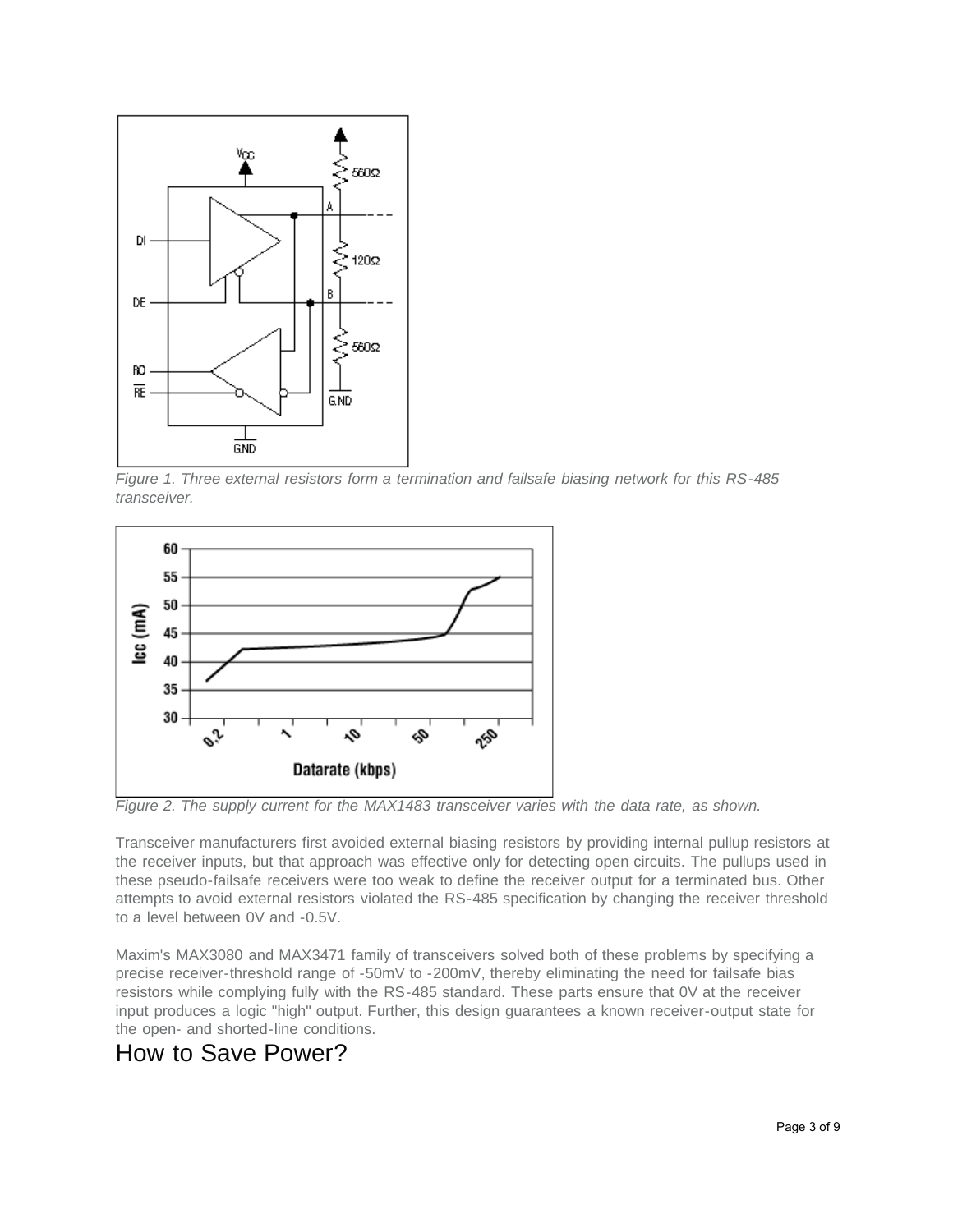As shown in Table 1, transceivers differ greatly in their draw of quiescent current. So, the first step in conserving power is to choose low-power parts, such as the MAX3471 (2.8µA with driver disabled, up to 64kbps). Because a transceiver's power consumption increases substantially during transmission, another goal is to minimize duty time for the drivers by transmitting short data telegrams with long waiting periods between them. Table 2 shows the structure of a typical serial-transmission telegram.

#### **Table 2. A Serial Transmission Telegram**

Control bits Address bits Data bits Check bits Control bits

An RS-485 system, including 1-unit-load receivers (32 addressable devices), can have the following bits: 5 address bits, 8 data bits, start bits (all frames), stop bits (all frames), parity bits (optional), and CRC bits (optional). The minimum telegram length for such a configuration is 20 bits. For secure transmissions, you must send additional information, such as the data length, sending address, and direction, which leads to telegram lengths up to 255 bytes (2040 bits).

This variation in telegram length trades bus time and power consumption for data security, with the telegram structure defined by standards such as X.25. The transmission of 20 bits at 200kbps, for example, takes 100µs. Using the MAX1483 to send data every second at 200kbps requires an average current of

(100µs\*53mA + (1s - 100µs)\* 20µA)/1s = 25.3µA

When a transceiver is in idle mode, its driver must be disabled to achieve minimum power consumption. The effect of telegram length on the power consumption of a single MAX1483 driver that is operating with defined breaks between transmissions is shown in Table 3. The use of a shutdown mode can further limit power consumption in a system that provides a fixed-time polling technology or longer, deterministic breaks between transmissions.

|           |             | Telegram Every Sec. Every 10 Sec. Every 60 Sec. |                     |
|-----------|-------------|-------------------------------------------------|---------------------|
| 20 bit    | $25.3\mu A$ | 20.5 <sub>µ</sub> A                             | 20.1 <sub>µ</sub> A |
| $100$ bit | $61.1\mu A$ | $24.1\mu A$                                     | 20.7 <sub>µ</sub> A |
| 255 byte  | 560.4µA     | 74µA                                            | $29\mu A$           |

### **Table 3. Telegram Length vs. Current Consumption Using a MAX1483 Driver**

In addition to these software considerations, the hardware offers plenty of room for improvement in power consumption. **Figure 3** compares the supply current drawn by various transceivers while transmitting a square wave over a 1000-foot cable with drivers and receivers enabled. The 75ALS176 and MAX1483 are terminated with standard 560Ω/120Ω/560Ω networks at each end of the bus, and the "true failsafe" parts (MAX3088 and MAX3471) have only the 120Ω termination resistors at each end of the bus. At 20kbps, the supply current ranges from 12.2mA (MAX3471 with  $V_{CC} = 3.3V$ ) to 70mA (75ALS176). Thus, a big power savings accrues immediately when you choose low-power parts with a true failsafe feature that also eliminates the need for biasing resistors (to ground and to  $V_{\rm CC}$ ). Make sure the RS-485 receiver you choose produces valid logic-output levels for both shorted and open conditions on the differential receive lines.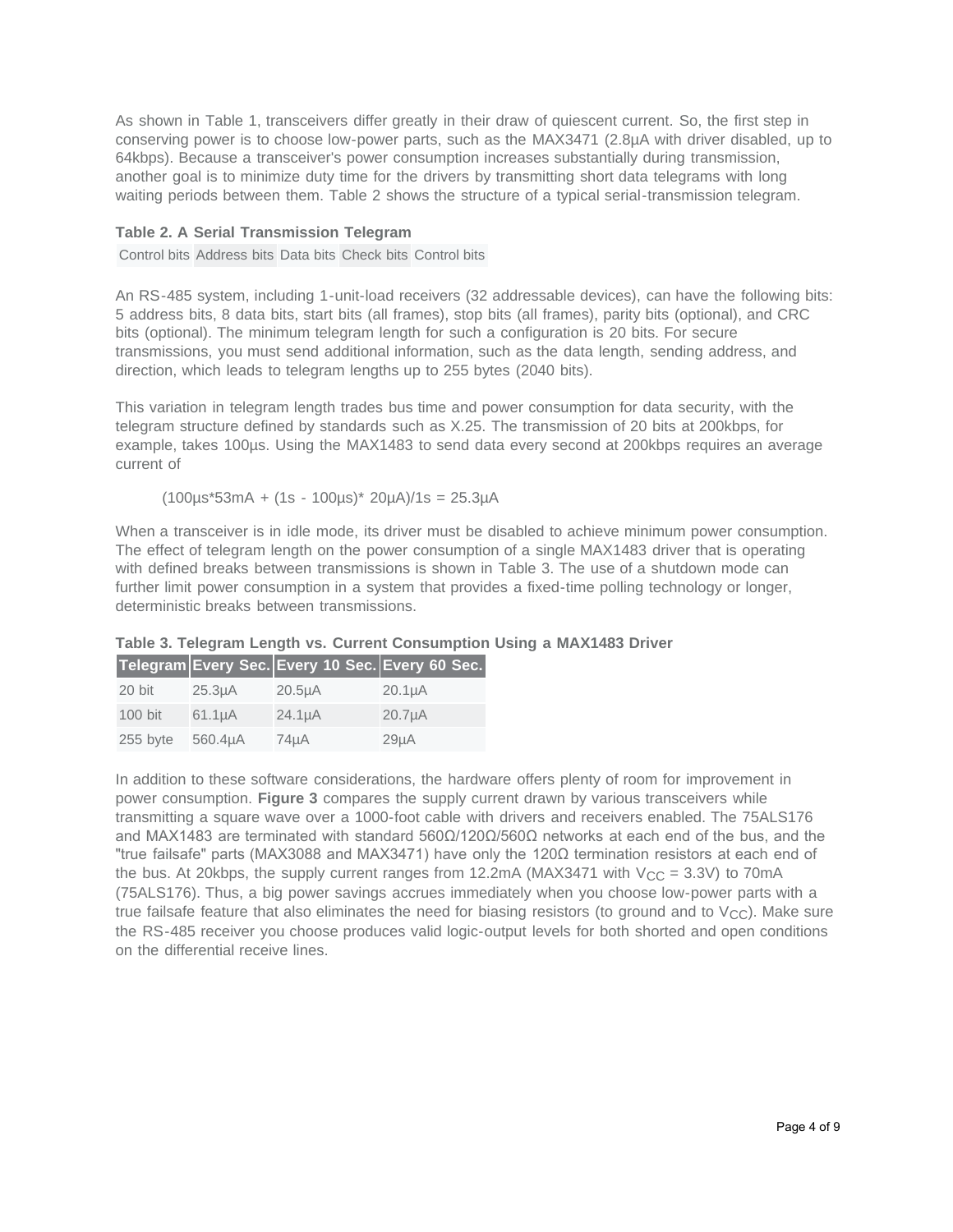

*Figure 3. IC transceivers differ greatly in their supply current versus data rate.*

# Dirty Tricks of Termination

As mentioned above, termination resistors eliminate the reflections caused by impedance mismatches, but their drawback is the additional power dissipation. Their effect is shown in Table 4, which lists the supply current for various transceivers (drivers enabled) for the conditions of no resistors, termination resistors only, and termination/failsafe bias resistors combined.

| Table 4. Using Termination Resistors and Failsafe Bias Resistors Increases Supply Current |  |  |  |
|-------------------------------------------------------------------------------------------|--|--|--|
|                                                                                           |  |  |  |

|                               |           |                     |            | MAX1483 MAX3088 MAX3471 SN75ALS176 |
|-------------------------------|-----------|---------------------|------------|------------------------------------|
| <b>IVCC</b> (no RT)           | $60\mu$ A | 517 <sub>µ</sub>    | $ 74\mu$ A | $ 22\mu A$                         |
| $VCC (RT = 120)$              | $24\mu$ A | 22.5 <sub>µ</sub> A | 19.5uA     | 48uA                               |
| $VCC (RT = 560-120-560)$ 42µA |           | N/A                 | N/A        | 70µA                               |

### No Termination

The first approach in minimizing power consumption is to eliminate termination resistors altogether. This option is available only for short cables and low data rates, which allow reflections to settle before data is sampled in the receiver. As a rule of thumb, no termination is needed when the rise time of a signal is at least four times longer than the one-way propagation delay through the cable. In the following steps, this rule is employed to calculate the maximum usable length for an unterminated cable:

- **Step 1.** For the cable in question, find the one-way velocity of propagation, usually provided by cable manufacturers as a percentage of the speed of light in free space ( $c = 3x10<sup>8</sup>$  m/s). A typical value for standard insulated PVC cable (consisting of a #24 AWG twisted pair) is 8in/ns.
- **Step 2.** For the RS-485 transceiver, find its minimum rise time  $(t_{r \text{ min}})$  from the data-sheet specifications. A MAX3471, for example, specifies 750ns.
- Step 3. Divide the minimum rise time by 4. For the MAX3471,  $t_{\text{r}}$  min/4 = 750ns/4 = 187.5ns.
- **Step 4.** Calculate the maximum cable distance for which no termination is required: 187.5ns(8in/ns)(1ft/12in) = 125ft.

Thus, the MAX3471 can maintain decent signal quality while transmitting and receiving at 64kbps over a 125-foot cable without terminations. **Figure 4** shows the dramatic reduction obtained in MAX3471 supply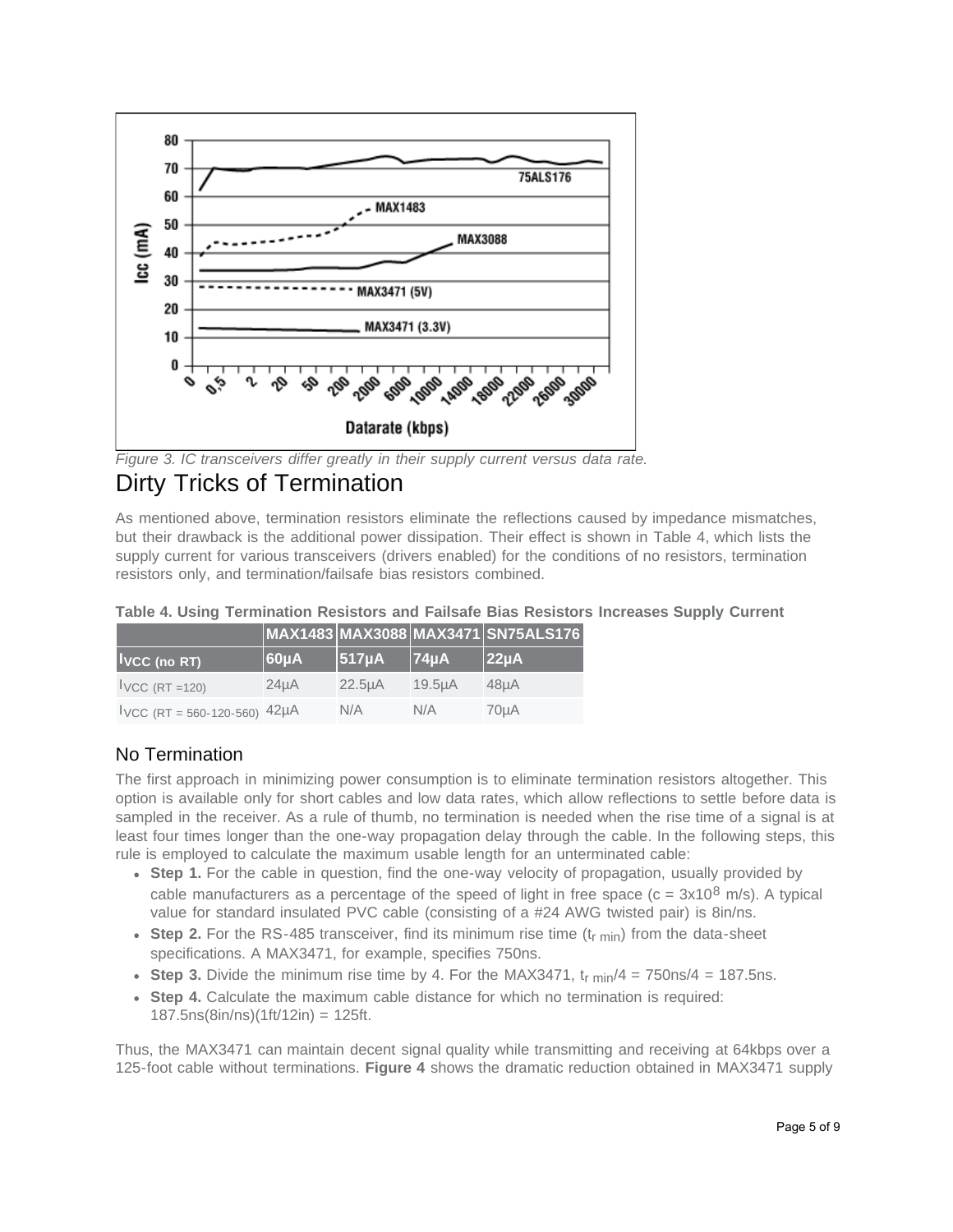current when 100 feet of cable with no termination resistor is substituted for 1000 feet of cable and a 120Ωtermination resistor.



*Figure 4. Resistive terminations represent a major loss of power.*

### RC Termination

At first glance, the ability of an RC termination to block DC current is very promising. You find, however, that this technique imposes specific conditions. The termination consists of an R and C in series across the differential receiver inputs (A and B), as shown in **Figure 5**. Although R always equals the cable's characteristic impedance  $(Z_0)$ , the choice of C requires some judgement. Large C values provide good terminations by allowing any signal to see an R that matches  $Z_0$ , but large values also increase the driver's peak output current. Longer cables require larger C values, unfortunately. Entire articles have been written on optimizing the C value with respect to this trade-off. You can find detailed equations for this purpose in the references at the end of this article.



*Figure 5. An RC termination cuts power loss, but requires careful selection of the C value.*

Average signal voltage is another important factor that is often overlooked. Unless the average signal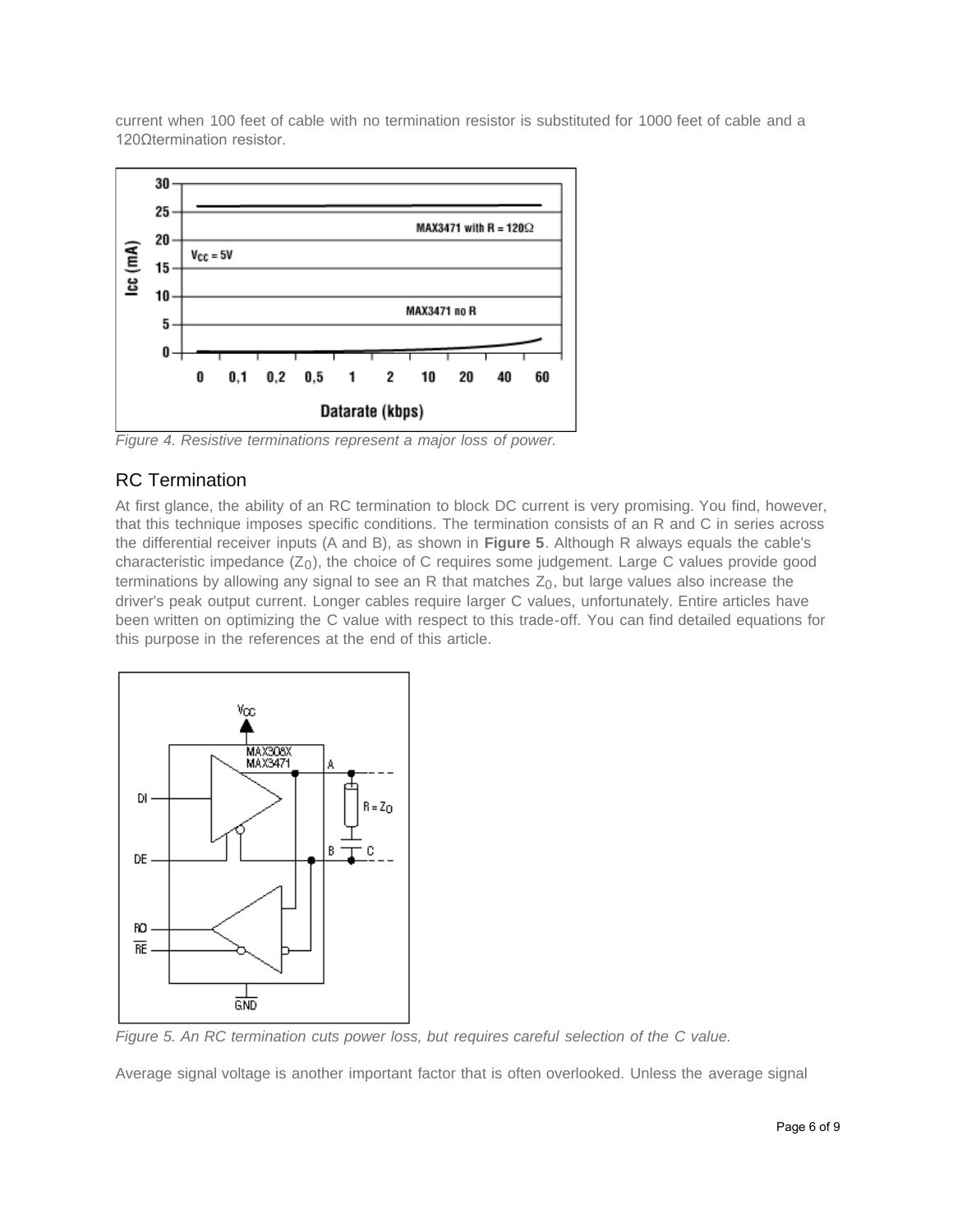voltage is DC-balanced, a DC stair-stepping effect causes significant jitter due to the pattern-dependent skew, known as "intersymbol interference." In short, RC terminations are effective in reducing supply current but they tend to ruin signal quality. Because RC terminations impose so many constraints on their use, a better alternative in many cases is no termination at all.

### Schottky-Diode Termination

Schottky diodes offer an alternative termination when power dissipation is a concern. Unlike other termination types, Schottky diodes do not attempt to match the line impedance. Instead, they simply clamp the over- and undershoots caused by reflections. As a result, voltage excursions are limited to the positive rail plus a Schottky-diode forward drop in one direction, and to ground minus a Schottky drop in the other direction.

Schottky-diode terminations waste little power, because they conduct only in the presence of overshoots and undershoots. Standard resistor terminations, on the other hand (with or without failsafe bias resistors), draw power continuously. **Figure 6** illustrates the use of Schottky diodes for the purpose of eliminating reflections. Schottky diodes don't implement failsafe operation, but the choice of threshold voltage allowed by MAX308X and MAX3471 transceivers lets you implement failsafe operation with this type of termination.



*Figure 6. Though expensive, Schottky-diode terminations offer many advantages.*

The best available approximation to an ideal diode (zero forward voltage  $V_f$ , zero turn-on time t<sub>ON</sub>, and zero reverse-recovery time t<sub>rr</sub>) is the Schottky diode, which holds great interest for its value in replacing power-hungry termination resistors. As a disadvantage, Schottky-diode terminations in an RS-485/RS-422 system cannot clamp all reflections. Once a reflection decays below the Schottky's forward voltage, its energy is unaffected by the termination diodes and persists until dissipated by the cable. Whether or not this lingering disturbance is a problem depends on signal magnitudes at the receiver inputs.

A major disadvantage of Schottky terminations is their cost. One termination requires two diodes. Because the RS-485/RS-422 bus is differential, this number is again multiplied by two (Figure 6). Multiple Schottky terminators on a bus are not uncommon.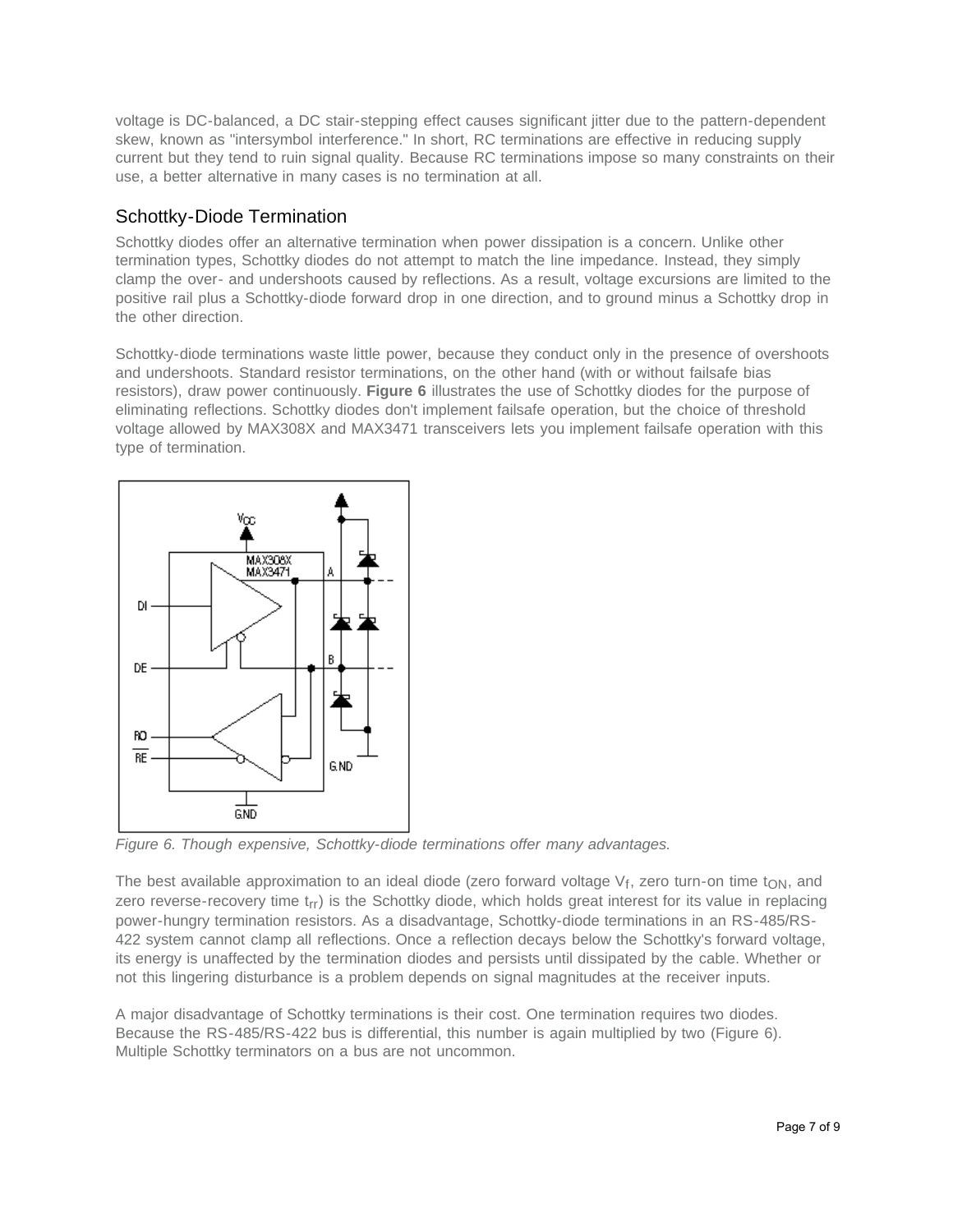Schottky-diode terminations have many advantages for RS-485/RS-422 systems, and power saving is foremost among them (**Figure 7**). No calculations are required, because the specified maximums for cable length and data rate will be met before the Schottky terminators impose any limitation. As a further advantage, multiple Schottky terminators at various stubs and receiver inputs improve signal quality without loading the communications bus.



*Figure 7. Supply current in an RS-485 system varies considerably with data rate and termination type.* Summary

When data rates are high and the cable is long, "flea power" in an RS-485 system is difficult to achieve because line terminations are required. In that case, transceivers with "true failsafe" receiver outputs can save power even with terminations, by eliminating the need for failsafe bias resistors. Software communication structures also reduce power consumption by placing the transceiver in shutdown or by disabling the driver when not in use.

For lower data rates and shorter cables, the power differences are huge: Sending data at 60kbps over a 100-foot cable using a standard SN75ALS176 transceiver with 120Ω terminations draws 70mA from the system power supply. On the other hand, using a MAX3471 under the same conditions draws only 2.5mA from the supply.

# References

- 1. 1. California Micro Devices Staff, "ST-103: The Dynamics of AC Termination," California Micro Devices Corp, 1998.
- 2. California Micro Devices Staff, "ST-104: The Dynamics of Schottky Diode Termination," California Micro Devices Corp, 1998.
- 3. Johnson, H. and Graham, M., *High Speed Digital Design: A Handbook of Black Magic,* 1993.
- 4. Jan Axelson, "Designing RS-485 Circuits," *Circuit Cellar,* Issue 107, June 1999.

A similar version of this article appeared in the December 2000 issue of *Planet Analog*.